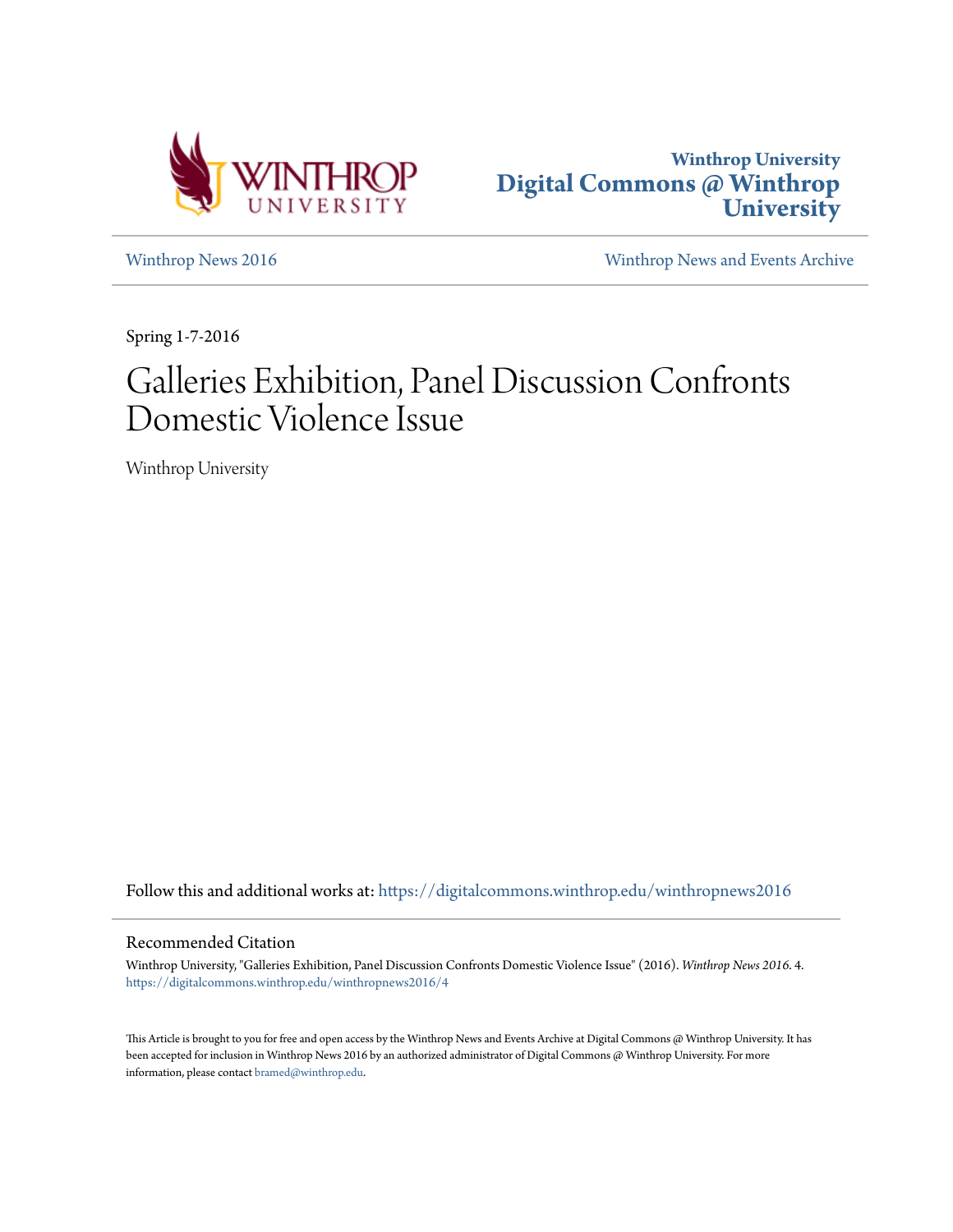



**AFFAIRS ATHLETICS GIVING**

# **ABOUT ADMISSIONS & AID ACADEMICS STUDENT**

**O** SHARE 上没有。

All News

Archives

RSS News Feeds

Winthrop in the News

01/07/2016 **Galleries Exhibition, Panel Discussion Confronts Domestic Violence Issue**

# **Quick Facts**

Artist Cat Del Buono created "Voices," made up of multiple video monitors sharing the stories of domestic violence survivors from the survivors themselves.

The exhibit will be on display Jan. 20-March 11 in the Elizabeth Dunlap Patrick Gallery.

A panel discussion is set for Thursday, Jan. 21, at 7 p.m. in Dina's Place.



ROCK HILL, SOUTH CAROLINA – According to the National Coalition Against Domestic Violence, nearly 20 people per minute are physically abused by their partner in the United States.

The Winthrop University Galleries tackles this issue head-on with its newest exhibit "Voices," a video installation focusing on domestic violence created by **artist Cat Del Buono**. "Voices" will be on view Jan. 20-March 11 in the Elizabeth Dunlap Patrick Gallery.

Supported by the ISE Cultural Foundation NY, Winthrop University's Relationships and Power Series, and the university's Global Learning Initiative, Del Buono's exhibition strives to "draw attention to domestic violence, eradicate the silence that surrounds it and empower survivors." On multiple video monitors, viewers will only see the mouth of an anonymous domestic violence survivor sharing her first-hand experiences with abuse. As the viewer enters the installation, a "concert of voices creates a symphony of incomprehensible words"— only when the viewer comes close to a single monitor does each narrative become clear.

Del Buono's exhibit captures thought-provoking stories from diverse survivors across the country. She has worked with Rock Hill organizations to include the personal experiences of women in the local community as part of the installation. Ultimately, "Voices" reminds us "as a society, we must not allow the epidemic of domestic violence and those who are affected by it to remain an invisible and inaudible crowd of statistics."

Del Buono received a B.A. from Boston College and an M.F.A. from the School of Visual Arts and attended the graduate film program at NYU Tisch School of the Arts. Trained as a photographer and filmmaker, Del Buono now focuses on creating video installations and public happenings raising awareness on women's issues and body image.

An opening reception will be held on Friday, Jan. 22 from 6:30–8 p.m.

## **Continuing the conversation**

In the last few years, the **National Football League (NFL)** has made domestic violence awareness and prevention one of their top priorities. Artist Del Buono worked with the NFL to find a panelist who could drive home this message at a Jan. 21 panel discussion, who she found in **social justice**